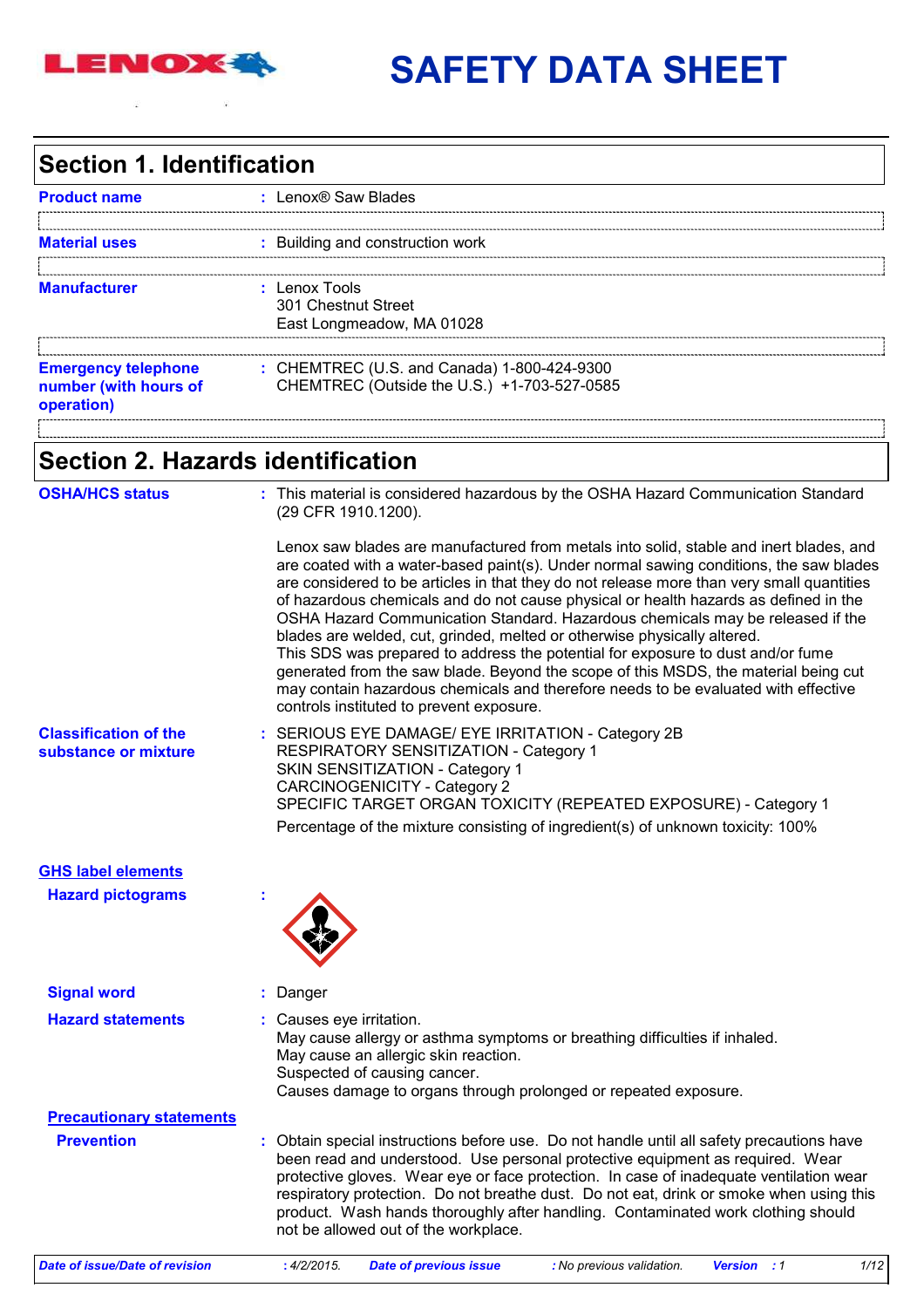## **Section 2. Hazards identification**

| <b>Response</b>                            | : Get medical attention if you feel unwell. IF exposed or concerned: Get medical<br>attention. IF INHALED: If breathing is difficult, remove victim to fresh air and keep at<br>rest in a position comfortable for breathing. If experiencing respiratory symptoms: Call<br>a POISON CENTER or physician. IF ON SKIN: Wash with plenty of soap and water.<br>Wash contaminated clothing before reuse. If skin irritation or rash occurs: Get medical<br>attention. IF IN EYES: Rinse cautiously with water for several minutes. Remove<br>contact lenses, if present and easy to do. Continue rinsing. If eye irritation persists: Get<br>medical attention. |
|--------------------------------------------|--------------------------------------------------------------------------------------------------------------------------------------------------------------------------------------------------------------------------------------------------------------------------------------------------------------------------------------------------------------------------------------------------------------------------------------------------------------------------------------------------------------------------------------------------------------------------------------------------------------------------------------------------------------|
| <b>Storage</b>                             | : Store locked up.                                                                                                                                                                                                                                                                                                                                                                                                                                                                                                                                                                                                                                           |
| <b>Disposal</b>                            | : Dispose of contents and container in accordance with all local, regional, national and<br>international regulations.                                                                                                                                                                                                                                                                                                                                                                                                                                                                                                                                       |
| <b>Hazards not otherwise</b><br>classified | : None known.                                                                                                                                                                                                                                                                                                                                                                                                                                                                                                                                                                                                                                                |
|                                            |                                                                                                                                                                                                                                                                                                                                                                                                                                                                                                                                                                                                                                                              |

## **Section 3. Composition/information on ingredients**

**Substance/mixture :** Mixture

| <b>Ingredient name</b> | $\frac{9}{6}$ | <b>CAS number</b> |
|------------------------|---------------|-------------------|
| cobalt                 | $10 - 20$     | 7440-48-4         |
| tungsten               | $5 - 10$      | 7440-33-7         |
| silicon                | $ 0.1 - 2$    | 7440-21-3         |
| nickel                 | $ 0.1 - 2 $   | 7440-02-0         |
| manganese              | $ 0.1 - 2$    | 7439-96-5         |

Any concentration shown as a range is to protect confidentiality or is due to batch variation.

**There are no additional ingredients present which, within the current knowledge of the supplier and in the concentrations applicable, are classified as hazardous to health or the environment and hence require reporting in this section.**

**Occupational exposure limits, if available, are listed in Section 8.**

## **Section 4. First aid measures**

### **:** Immediately flush eyes with plenty of water, occasionally lifting the upper and lower eyelids. Check for and remove any contact lenses. Continue to rinse for at least 10 minutes. Get medical attention. Wash with plenty of soap and water. Remove contaminated clothing and shoes. Wash **:** contaminated clothing thoroughly with water before removing it, or wear gloves. Continue to rinse for at least 10 minutes. Get medical attention. In the event of any complaints or symptoms, avoid further exposure. Wash clothing before reuse. Clean shoes thoroughly before reuse. **:** Remove victim to fresh air and keep at rest in a position comfortable for breathing. If it is suspected that fumes are still present, the rescuer should wear an appropriate mask or self-contained breathing apparatus. If not breathing, if breathing is irregular or if respiratory arrest occurs, provide artificial respiration or oxygen by trained personnel. It may be dangerous to the person providing aid to give mouth-to-mouth resuscitation. Get medical attention. If necessary, call a poison center or physician. If unconscious, place in recovery position and get medical attention immediately. Maintain an open airway. Loosen tight clothing such as a collar, tie, belt or waistband. In case of inhalation of decomposition products in a fire, symptoms may be delayed. The exposed person may need to be kept under medical surveillance for 48 hours. In the event of any complaints or symptoms, avoid further exposure. **Eye contact Skin contact Inhalation Description of necessary first aid measures**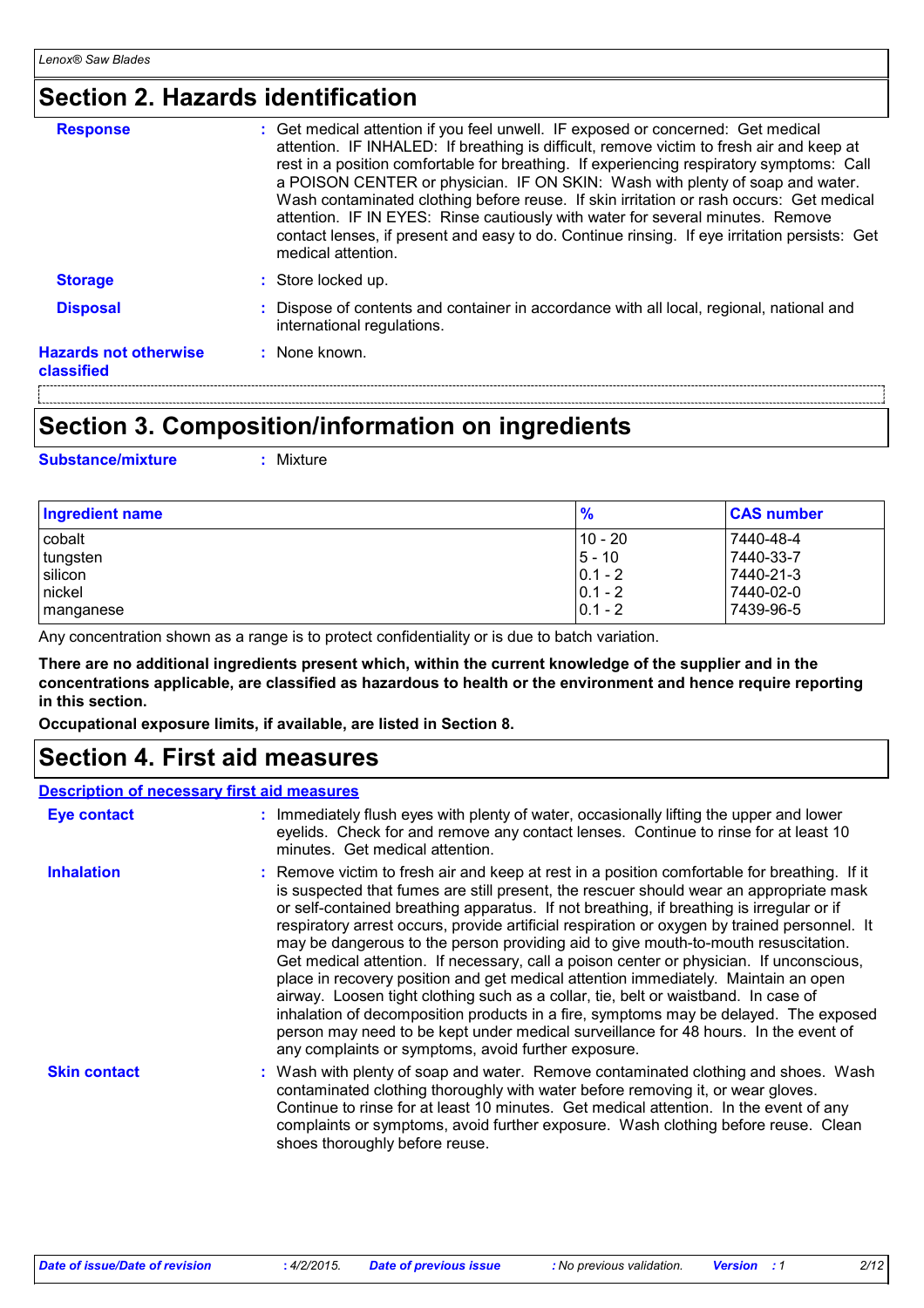| <b>Section 4. First aid measures</b> |  |
|--------------------------------------|--|
|--------------------------------------|--|

| Section 4. First ald measures                      |                                                                                                                                                                                                                                                                                                                                                                                                                                                                                                                                                                                                                                                                                                                                                                         |
|----------------------------------------------------|-------------------------------------------------------------------------------------------------------------------------------------------------------------------------------------------------------------------------------------------------------------------------------------------------------------------------------------------------------------------------------------------------------------------------------------------------------------------------------------------------------------------------------------------------------------------------------------------------------------------------------------------------------------------------------------------------------------------------------------------------------------------------|
| <b>Ingestion</b>                                   | Wash out mouth with water. Remove dentures if any. Remove victim to fresh air and<br>keep at rest in a position comfortable for breathing. If material has been swallowed and<br>the exposed person is conscious, give small quantities of water to drink. Stop if the<br>exposed person feels sick as vomiting may be dangerous. Do not induce vomiting<br>unless directed to do so by medical personnel. If vomiting occurs, the head should be<br>kept low so that vomit does not enter the lungs. Get medical attention. Never give<br>anything by mouth to an unconscious person. If unconscious, place in recovery position<br>and get medical attention immediately. Maintain an open airway. Loosen tight clothing<br>such as a collar, tie, belt or waistband. |
| Most important symptoms/effects, acute and delayed |                                                                                                                                                                                                                                                                                                                                                                                                                                                                                                                                                                                                                                                                                                                                                                         |
| <b>Potential acute health effects</b>              |                                                                                                                                                                                                                                                                                                                                                                                                                                                                                                                                                                                                                                                                                                                                                                         |
| <b>Eye contact</b>                                 | : Causes eye irritation.                                                                                                                                                                                                                                                                                                                                                                                                                                                                                                                                                                                                                                                                                                                                                |
| <b>Inhalation</b>                                  | May cause allergy or asthma symptoms or breathing difficulties if inhaled.                                                                                                                                                                                                                                                                                                                                                                                                                                                                                                                                                                                                                                                                                              |
| <b>Skin contact</b>                                | May cause an allergic skin reaction.                                                                                                                                                                                                                                                                                                                                                                                                                                                                                                                                                                                                                                                                                                                                    |
| <b>Ingestion</b>                                   | : No known significant effects or critical hazards.                                                                                                                                                                                                                                                                                                                                                                                                                                                                                                                                                                                                                                                                                                                     |
| <b>Over-exposure signs/symptoms</b>                |                                                                                                                                                                                                                                                                                                                                                                                                                                                                                                                                                                                                                                                                                                                                                                         |
| <b>Eye contact</b>                                 | : Adverse symptoms may include the following:<br>irritation<br>watering<br>redness                                                                                                                                                                                                                                                                                                                                                                                                                                                                                                                                                                                                                                                                                      |
| <b>Inhalation</b>                                  | : Adverse symptoms may include the following:<br>wheezing and breathing difficulties<br>asthma                                                                                                                                                                                                                                                                                                                                                                                                                                                                                                                                                                                                                                                                          |
| <b>Skin contact</b>                                | : Adverse symptoms may include the following:<br>irritation<br>redness                                                                                                                                                                                                                                                                                                                                                                                                                                                                                                                                                                                                                                                                                                  |
| <b>Ingestion</b>                                   | : No specific data.                                                                                                                                                                                                                                                                                                                                                                                                                                                                                                                                                                                                                                                                                                                                                     |
|                                                    | Indication of immediate medical attention and special treatment needed, if necessary                                                                                                                                                                                                                                                                                                                                                                                                                                                                                                                                                                                                                                                                                    |
| <b>Notes to physician</b>                          | : In case of inhalation of decomposition products in a fire, symptoms may be delayed.<br>The exposed person may need to be kept under medical surveillance for 48 hours.                                                                                                                                                                                                                                                                                                                                                                                                                                                                                                                                                                                                |
| <b>Specific treatments</b>                         | : No specific treatment.                                                                                                                                                                                                                                                                                                                                                                                                                                                                                                                                                                                                                                                                                                                                                |
| <b>Protection of first-aiders</b>                  | No action shall be taken involving any personal risk or without suitable training. If it is<br>suspected that fumes are still present, the rescuer should wear an appropriate mask or<br>self-contained breathing apparatus. It may be dangerous to the person providing aid to<br>give mouth-to-mouth resuscitation. Wash contaminated clothing thoroughly with water<br>before removing it, or wear gloves.                                                                                                                                                                                                                                                                                                                                                           |

**See toxicological information (Section 11)**

## **Section 5. Fire-fighting measures**

| <b>Extinguishing media</b>                           |                                                                                                                                             |
|------------------------------------------------------|---------------------------------------------------------------------------------------------------------------------------------------------|
| <b>Suitable extinguishing</b><br>media               | : Use an extinguishing agent suitable for the surrounding fire.                                                                             |
| <b>Unsuitable extinguishing</b><br>media             | $:$ None known.                                                                                                                             |
| <b>Specific hazards arising</b><br>from the chemical | : No specific fire or explosion hazard.                                                                                                     |
| <b>Hazardous thermal</b><br>decomposition products   | : Decomposition products may include the following materials:<br>carbon dioxide<br>carbon monoxide<br>nitrogen oxides<br>metal oxide/oxides |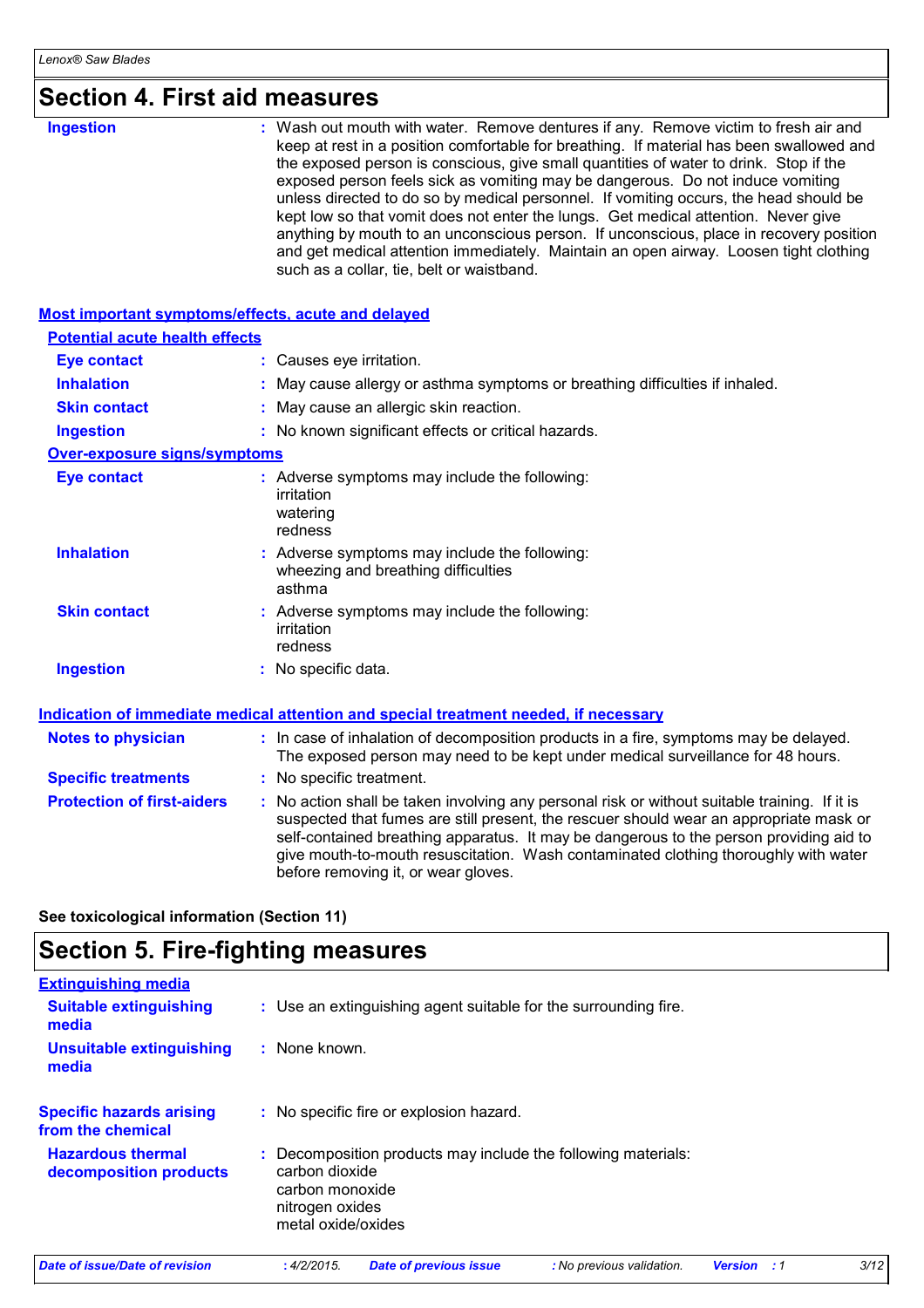## **Section 5. Fire-fighting measures**

| <b>Special protective actions</b><br>for fire-fighters   | : Promptly isolate the scene by removing all persons from the vicinity of the incident if<br>there is a fire. No action shall be taken involving any personal risk or without suitable<br>training. |
|----------------------------------------------------------|-----------------------------------------------------------------------------------------------------------------------------------------------------------------------------------------------------|
| <b>Special protective</b><br>equipment for fire-fighters | : Fire-fighters should wear appropriate protective equipment and self-contained breathing<br>apparatus (SCBA) with a full face-piece operated in positive pressure mode.                            |

## **Section 6. Accidental release measures**

|                                                              | <b>Personal precautions, protective equipment and emergency procedures</b>                                                                                                                                                                                                                                                                                                                                                                    |
|--------------------------------------------------------------|-----------------------------------------------------------------------------------------------------------------------------------------------------------------------------------------------------------------------------------------------------------------------------------------------------------------------------------------------------------------------------------------------------------------------------------------------|
| For non-emergency<br>personnel                               | : No action shall be taken involving any personal risk or without suitable training.<br>Evacuate surrounding areas. Keep unnecessary and unprotected personnel from<br>entering. Do not touch or walk through spilled material. Provide adequate ventilation.<br>Wear appropriate respirator when ventilation is inadequate. Put on appropriate<br>personal protective equipment.                                                             |
| For emergency responders :                                   | If specialised clothing is required to deal with the spillage, take note of any information<br>in Section 8 on suitable and unsuitable materials. See also the information in "For non-<br>emergency personnel".                                                                                                                                                                                                                              |
| <b>Environmental precautions</b>                             | : Avoid dispersal of spilled material and runoff and contact with soil, waterways, drains<br>and sewers. Inform the relevant authorities if the product has caused environmental<br>pollution (sewers, waterways, soil or air).                                                                                                                                                                                                               |
| <b>Methods and materials for containment and cleaning up</b> |                                                                                                                                                                                                                                                                                                                                                                                                                                               |
| <b>Small spill</b>                                           | : Move containers from spill area. Avoid dust generation. Do not dry sweep. Vacuum<br>dust with equipment fitted with a HEPA filter and place in a closed, labeled waste<br>container. Place spilled material in a designated, labeled waste container. Dispose of<br>via a licensed waste disposal contractor.                                                                                                                               |
| <b>Large spill</b>                                           | Move containers from spill area. Approach release from upwind. Prevent entry into<br>sewers, water courses, basements or confined areas. Avoid dust generation. Do not<br>dry sweep. Vacuum dust with equipment fitted with a HEPA filter and place in a closed,<br>labeled waste container. Dispose of via a licensed waste disposal contractor. Note:<br>see Section 1 for emergency contact information and Section 13 for waste disposal. |

## **Section 7. Handling and storage**

### **Precautions for safe handling**

| <b>Protective measures</b>                                                | : Put on appropriate personal protective equipment (see Section 8). Persons with a<br>history of skin sensitization problems or asthma, allergies or chronic or recurrent<br>respiratory disease should not be employed in any process in which this product is used.<br>Avoid exposure - obtain special instructions before use. Do not handle until all safety<br>precautions have been read and understood. Do not get in eyes or on skin or clothing.<br>Do not ingest. Use only with adequate ventilation. Wear appropriate respirator when<br>ventilation is inadequate. Keep in the original container or an approved alternative<br>made from a compatible material, kept tightly closed when not in use. Empty containers<br>retain product residue and can be hazardous. Do not reuse container. |
|---------------------------------------------------------------------------|------------------------------------------------------------------------------------------------------------------------------------------------------------------------------------------------------------------------------------------------------------------------------------------------------------------------------------------------------------------------------------------------------------------------------------------------------------------------------------------------------------------------------------------------------------------------------------------------------------------------------------------------------------------------------------------------------------------------------------------------------------------------------------------------------------|
| <b>Advice on general</b><br>occupational hygiene                          | : Eating, drinking and smoking should be prohibited in areas where this material is<br>handled, stored and processed. Workers should wash hands and face before eating,<br>drinking and smoking. Remove contaminated clothing and protective equipment before<br>entering eating areas. See also Section 8 for additional information on hygiene<br>measures.                                                                                                                                                                                                                                                                                                                                                                                                                                              |
| <b>Conditions for safe storage,</b><br>including any<br>incompatibilities | Store in accordance with local regulations. Store in original container protected from<br>direct sunlight in a dry, cool and well-ventilated area, away from incompatible materials<br>(see Section 10) and food and drink. Store locked up. Keep container tightly closed<br>and sealed until ready for use. Containers that have been opened must be carefully<br>resealed and kept upright to prevent leakage. Do not store in unlabeled containers.<br>Use appropriate containment to avoid environmental contamination.                                                                                                                                                                                                                                                                               |

*Date of issue/Date of revision* **:** *4/2/2015. Date of previous issue : No previous validation. Version : 1 4/12*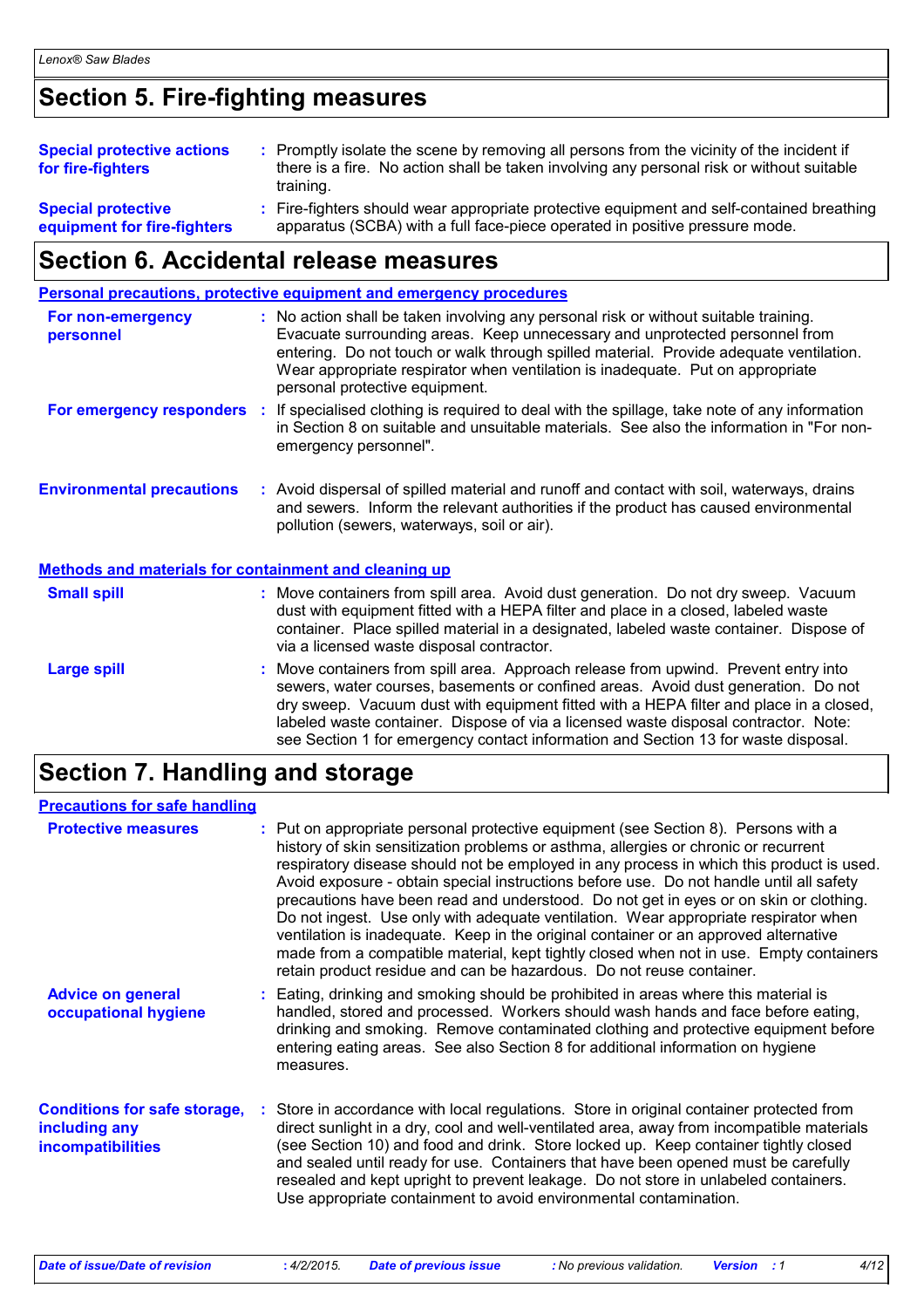## **Section 8. Exposure controls/personal protection**

### **Control parameters**

### **Occupational exposure limits**

| <b>Ingredient name</b> | <b>Exposure limits</b>                                 |
|------------------------|--------------------------------------------------------|
| cobalt                 | ACGIH TLV (United States, 4/2014).                     |
|                        | TWA: $0.02$ mg/m <sup>3</sup> , (as Co) 8 hours.       |
|                        | OSHA PEL 1989 (United States, 3/1989).                 |
|                        | TWA: $0.05$ mg/m <sup>3</sup> , (as Co) 8 hours.       |
|                        | NIOSH REL (United States, 10/2013).                    |
|                        | TWA: 0.05 mg/m <sup>3</sup> , (as Co) 10 hours. Form:  |
|                        | Dust and fumes                                         |
|                        | OSHA PEL (United States, 2/2013).                      |
|                        | TWA: $0.1 \text{ mg/m}^3$ , (as Co) 8 hours.           |
| tungsten               | ACGIH TLV (United States, 4/2014).                     |
|                        | TWA: $5 \text{ mg/m}^3$ , (as W) 8 hours.              |
|                        | STEL: 10 mg/m <sup>3</sup> , (as W) 15 minutes.        |
|                        | NIOSH REL (United States, 10/2013).                    |
|                        | TWA: $5 \text{ mg/m}^3$ , (as W) 10 hours.             |
|                        |                                                        |
| silicon                | STEL: 10 mg/m <sup>3</sup> , (as W) 15 minutes.        |
|                        | OSHA PEL 1989 (United States, 3/1989).                 |
|                        | TWA: 5 mg/m <sup>3</sup> 8 hours. Form: Respirable     |
|                        | fraction                                               |
|                        | TWA: 10 mg/m <sup>3</sup> 8 hours. Form: Total dust    |
|                        | NIOSH REL (United States, 10/2013).                    |
|                        | TWA: 5 mg/m <sup>3</sup> 10 hours. Form: Respirable    |
|                        | fraction                                               |
|                        | TWA: 10 mg/m <sup>3</sup> 10 hours. Form: Total        |
|                        | OSHA PEL (United States, 2/2013).                      |
|                        | TWA: 5 mg/m <sup>3</sup> 8 hours. Form: Respirable     |
|                        | fraction                                               |
|                        | TWA: 15 mg/m <sup>3</sup> 8 hours. Form: Total dust    |
| nickel                 | OSHA PEL 1989 (United States, 3/1989).                 |
|                        | TWA: 1 mg/m <sup>3</sup> , (as Ni) 8 hours.            |
|                        | NIOSH REL (United States, 10/2013).                    |
|                        | TWA: 0.015 mg/m <sup>3</sup> , (as Ni) 10 hours.       |
|                        | ACGIH TLV (United States, 4/2014).                     |
|                        | TWA: 1.5 mg/m <sup>3</sup> 8 hours. Form: Inhalable    |
|                        | fraction                                               |
|                        | OSHA PEL (United States, 2/2013).                      |
|                        | TWA: 1 mg/m <sup>3</sup> , (as Ni) 8 hours.            |
| manganese              | OSHA PEL 1989 (United States, 3/1989).                 |
|                        | TWA: 1 mg/m <sup>3</sup> , (as Mn) 8 hours. Form: Fume |
|                        | STEL: 3 mg/m <sup>3</sup> , (as Mn) 15 minutes. Form:  |
|                        | Fume                                                   |
|                        | NIOSH REL (United States, 10/2013).                    |
|                        | TWA: 1 mg/m <sup>3</sup> , (as Mn) 10 hours. Form:     |
|                        | Fume                                                   |
|                        | STEL: 3 mg/m <sup>3</sup> , (as Mn) 15 minutes. Form:  |
|                        | Fume                                                   |
|                        | OSHA PEL (United States, 2/2013).                      |
|                        | CEIL: 5 mg/m <sup>3</sup> , (as Mn) Form: Fume         |
|                        |                                                        |
|                        | <b>ACGIH TLV (United States, 4/2014).</b>              |
|                        | TWA: 0.1 mg/m <sup>3</sup> , (as Mn) 8 hours. Form:    |
|                        | Inhalable fraction                                     |
|                        | TWA: 0.02 mg/m <sup>3</sup> , (as Mn) 8 hours. Form:   |
|                        | Respirable fraction                                    |

#### **Appropriate engineering controls**

**:** Use only with adequate ventilation. If user operations generate dust, fumes, gas, vapor or mist, use process enclosures, local exhaust ventilation or other engineering controls to keep worker exposure to airborne contaminants below any recommended or statutory limits.

*Date of issue/Date of revision* **:** *4/2/2015. Date of previous issue : No previous validation. Version : 1 5/12*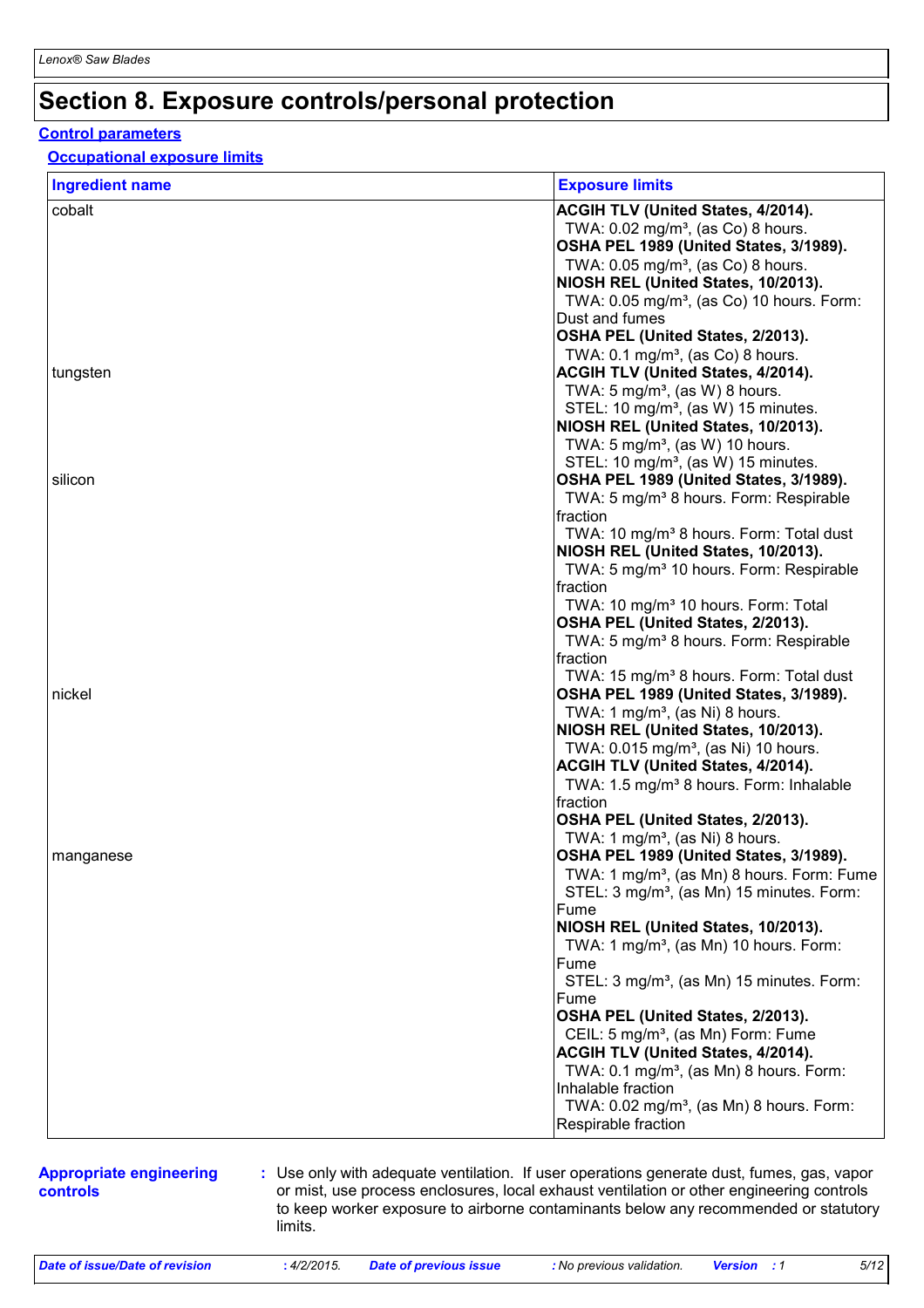## **Section 8. Exposure controls/personal protection**

| <b>Environmental exposure</b><br><b>controls</b>                 | : Emissions from ventilation or work process equipment should be checked to ensure<br>they comply with the requirements of environmental protection legislation. In some<br>cases, fume scrubbers, filters or engineering modifications to the process equipment<br>will be necessary to reduce emissions to acceptable levels.                                                                                                                                                                                                                                                                                                                                                        |  |
|------------------------------------------------------------------|----------------------------------------------------------------------------------------------------------------------------------------------------------------------------------------------------------------------------------------------------------------------------------------------------------------------------------------------------------------------------------------------------------------------------------------------------------------------------------------------------------------------------------------------------------------------------------------------------------------------------------------------------------------------------------------|--|
|                                                                  |                                                                                                                                                                                                                                                                                                                                                                                                                                                                                                                                                                                                                                                                                        |  |
| <b>Individual protection measures</b><br><b>Hygiene measures</b> | Wash hands, forearms and face thoroughly after handling chemical products, before<br>eating, smoking and using the lavatory and at the end of the working period.<br>Appropriate techniques should be used to remove potentially contaminated clothing.<br>Contaminated work clothing should not be allowed out of the workplace. Wash<br>contaminated clothing before reusing. Ensure that eyewash stations and safety<br>showers are close to the workstation location.                                                                                                                                                                                                              |  |
| <b>Eye/face protection</b>                                       | Safety eyewear complying with an approved standard should be used when a risk<br>assessment indicates this is necessary to avoid exposure to liquid splashes, mists,<br>gases or dusts. If contact is possible, the following protection should be worn, unless<br>the assessment indicates a higher degree of protection: chemical splash goggles.,<br>ANSI Z87.1 approved eye protection needs to be worn when the potential for eye<br>contact with saw blades, dusts, or fumes exists. At a minimum, side shields on ANSI<br>Z87 safety spectacles must be worn.                                                                                                                   |  |
| <b>Skin protection</b>                                           |                                                                                                                                                                                                                                                                                                                                                                                                                                                                                                                                                                                                                                                                                        |  |
| <b>Hand protection</b>                                           | Chemical-resistant, impervious gloves complying with an approved standard should be<br>worn at all times when handling chemical products if a risk assessment indicates this is<br>necessary. Considering the parameters specified by the glove manufacturer, check<br>during use that the gloves are still retaining their protective properties. It should be<br>noted that the time to breakthrough for any glove material may be different for different<br>glove manufacturers. In the case of mixtures, consisting of several substances, the<br>protection time of the gloves cannot be accurately estimated. Use strong, cut-resistant<br>gloves suitable for handling metals. |  |
| <b>Body protection</b>                                           | Personal protective equipment for the body should be selected based on the task being<br>performed and the risks involved and should be approved by a specialist before<br>handling this product.                                                                                                                                                                                                                                                                                                                                                                                                                                                                                      |  |
| <b>Other skin protection</b>                                     | Appropriate footwear and any additional skin protection measures should be selected<br>based on the task being performed and the risks involved and should be approved by a<br>specialist before handling this product.                                                                                                                                                                                                                                                                                                                                                                                                                                                                |  |
| <b>Respiratory protection</b>                                    | : Use a properly fitted, particulate filter respirator complying with an approved standard if<br>a risk assessment indicates this is necessary. Respirator selection must be based on<br>known or anticipated exposure levels, the hazards of the product and the safe working<br>limits of the selected respirator. NIOSH approved respiratorys with P-100 filters should<br>be worn when the potential for exposure to metal particulates is anticipated to be in the<br>range of or above respective occupational exposure limits.                                                                                                                                                  |  |

## **Section 9. Physical and chemical properties**

| <b>Appearance</b>                |                      |
|----------------------------------|----------------------|
| <b>Physical state</b>            | : Solid.             |
| Color                            | : Not available.     |
| Odor                             | : Not available.     |
| <b>Odor threshold</b>            | Not available.<br>t. |
| рH                               | Not available.       |
| <b>Melting point</b>             | Not available.       |
| <b>Boiling point</b>             | : Not available.     |
| <b>Flash point</b>               | : Not available.     |
| <b>Burning time</b>              | Not available.       |
| <b>Burning rate</b>              | Not available.       |
| <b>Evaporation rate</b>          | Not available.<br>t. |
| <b>Flammability (solid, gas)</b> | : Not available.     |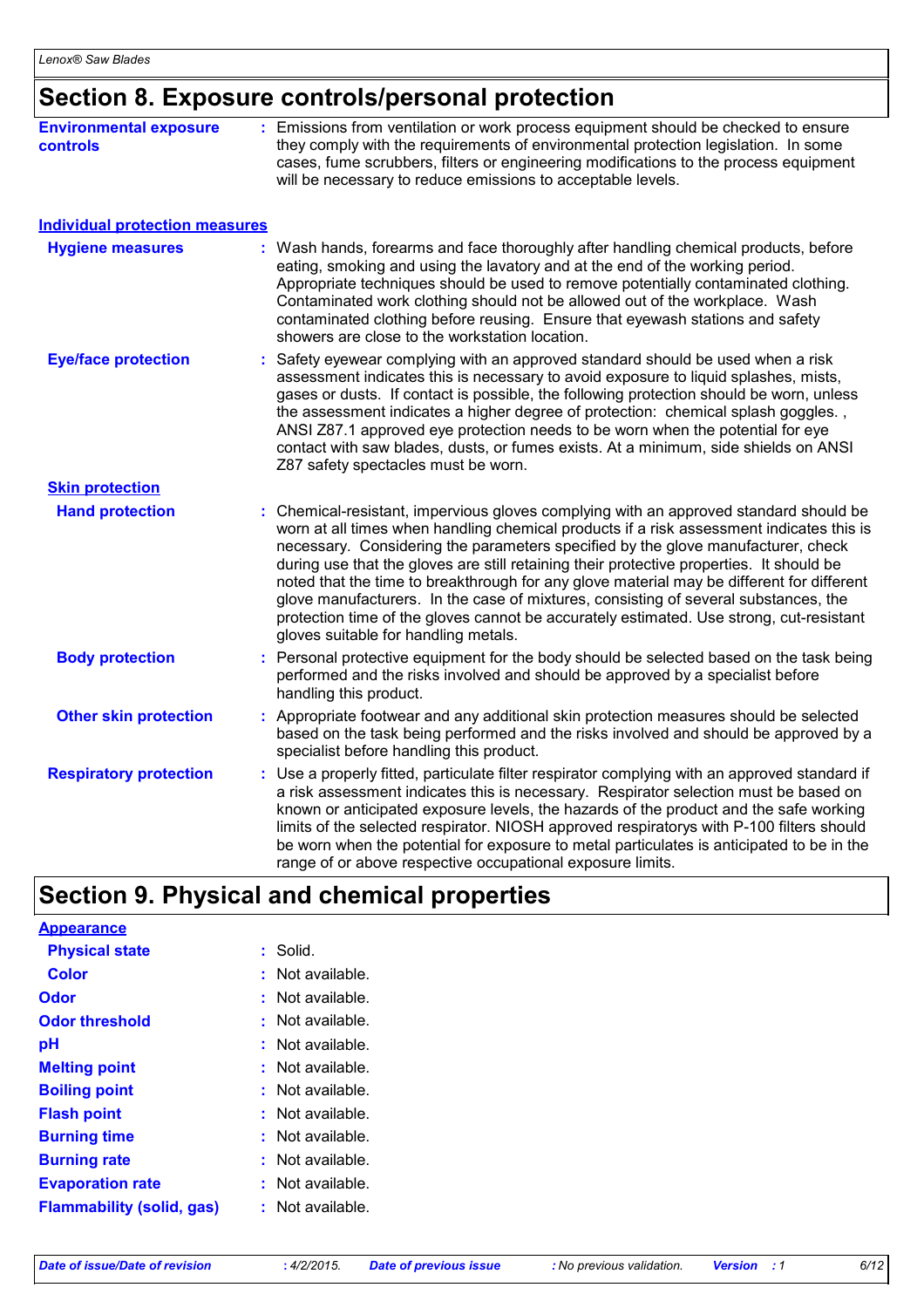## **Section 9. Physical and chemical properties**

| Lower and upper explosive<br>(flammable) limits   | $:$ Not available. |
|---------------------------------------------------|--------------------|
| <b>Vapor pressure</b>                             | Not available.     |
| <b>Vapor density</b>                              | Not available.     |
| <b>Relative density</b>                           | : 8                |
| <b>Solubility</b>                                 | $:$ Not available. |
| <b>Solubility in water</b>                        | : Not available.   |
| <b>Partition coefficient: n-</b><br>octanol/water | $:$ Not available. |
| <b>Auto-ignition temperature</b>                  | : Not available.   |
| <b>Decomposition temperature</b>                  | : Not available.   |
| <b>SADT</b>                                       | Not available.     |
| <b>Viscosity</b>                                  | : Not available.   |

## **Section 10. Stability and reactivity**

| <b>Reactivity</b>                                   | : No specific test data related to reactivity available for this product or its ingredients. |
|-----------------------------------------------------|----------------------------------------------------------------------------------------------|
| <b>Chemical stability</b>                           | : The product is stable.                                                                     |
| <b>Possibility of hazardous</b><br><b>reactions</b> | : Under normal conditions of storage and use, hazardous reactions will not occur.            |
| <b>Conditions to avoid</b>                          | : No specific data.                                                                          |
| <b>Incompatible materials</b>                       | : Oxidizers; strong acids                                                                    |
| <b>Hazardous decomposition</b><br>products          | : Metallic oxides.                                                                           |
|                                                     | Metal fumes from welding, burning, or melting operations.                                    |

## **Section 11. Toxicological information**

### **Information on toxicological effects**

### **Acute toxicity**

| <b>Product/ingredient name</b> | <b>Result</b> | <b>Species</b> | <b>Dose</b>  | <b>Exposure</b> |
|--------------------------------|---------------|----------------|--------------|-----------------|
| silicon                        | LD50 Oral     | Rat            | $3160$ mg/kg |                 |
| manganese                      | LD50 Oral     | Rat            | l9 g/kg      |                 |

### **Irritation/Corrosion**

| <b>Product/ingredient name</b> | <b>Result</b>        | <b>Species</b> | <b>Score</b> | <b>Exposure</b>            | <b>Observation</b>       |
|--------------------------------|----------------------|----------------|--------------|----------------------------|--------------------------|
| tungsten                       | Eyes - Mild irritant | Rabbit         |              | 24 hours 500<br>milligrams |                          |
|                                | Skin - Mild irritant | Rabbit         |              | 24 hours 500<br>milligrams |                          |
| silicon                        | Eyes - Mild irritant | Rabbit         |              | 3 milligrams               | $\blacksquare$           |
| manganese                      | Eyes - Mild irritant | Rabbit         |              | 24 hours 500<br>milligrams | $\overline{\phantom{0}}$ |
|                                | Skin - Mild irritant | Rabbit         |              | 24 hours 500<br>milligrams |                          |

### **Sensitization**

No known significant effects or critical hazards.

### **Mutagenicity**

No known significant effects or critical hazards.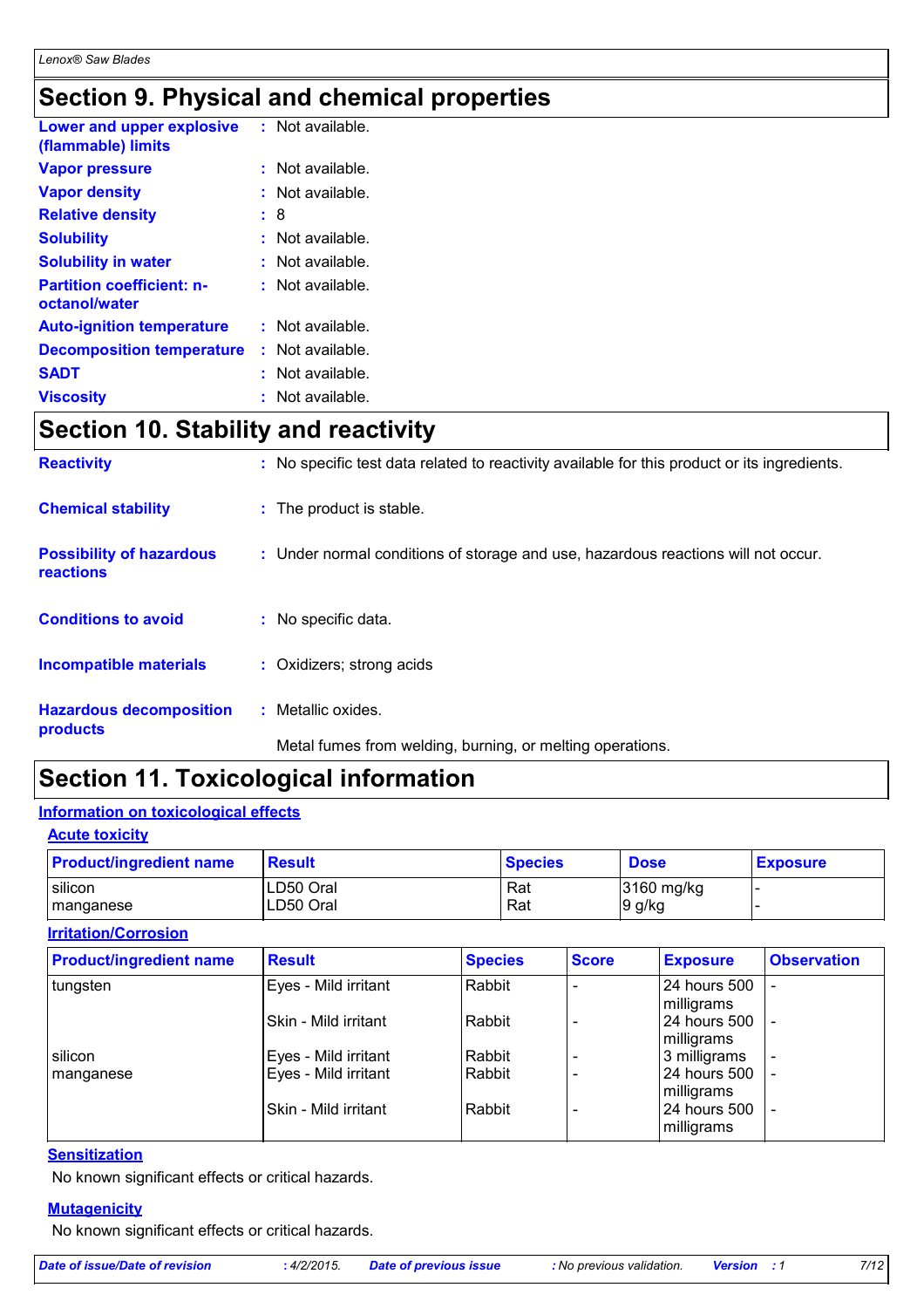## **Section 11. Toxicological information**

## **Carcinogenicity**

### **Classification**

| <b>Product/ingredient name</b> | <b>OSHA</b> | <b>IARC</b> | <b>NTP</b>                                       |
|--------------------------------|-------------|-------------|--------------------------------------------------|
| cobalt                         |             | 2B          |                                                  |
| nickel                         |             | 2B          | Reasonably anticipated to be a human carcinogen. |

### **Reproductive toxicity**

No known significant effects or critical hazards.

### **Teratogenicity**

No known significant effects or critical hazards.

### **Specific target organ toxicity (single exposure)**

No known significant effects or critical hazards.

### **Specific target organ toxicity (repeated exposure)**

| <b>Name</b> | <b>Category</b> | <b>Route of</b><br><b>exposure</b> | <b>Target organs</b> |
|-------------|-----------------|------------------------------------|----------------------|
| Inickel     | Category        | Not determined                     | Not determined       |

### **Aspiration hazard**

No known significant effects or critical hazards.

#### **Information on the likely routes of exposure :** Not available.

#### Causes damage to organs through prolonged or repeated exposure. Once sensitized, a severe allergic reaction may occur when subsequently exposed to very low levels. **General :** Suspected of causing cancer. Risk of cancer depends on duration and level of exposure. **Carcinogenicity : Mutagenicity :** No known significant effects or critical hazards. **Teratogenicity :** No known significant effects or critical hazards. **Developmental effects :** No known significant effects or critical hazards. **Fertility effects :** No known significant effects or critical hazards. **Potential chronic health effects Delayed and immediate effects and also chronic effects from short and long term exposure Potential immediate effects :** Causes eye irritation. May cause allergy or asthma symptoms or breathing difficulties if inhaled. **Short term exposure Potential delayed effects : May cause an allergic skin reaction. Potential immediate effects :** Not available. **Long term exposure Potential delayed effects :** Suspected of causing cancer. Causes damage to organs through prolonged or repeated exposure.

### **Numerical measures of toxicity**

### **Acute toxicity estimates**

| Route       | <b>ATE value</b> |
|-------------|------------------|
| <b>Oral</b> | 6320 mg/kg       |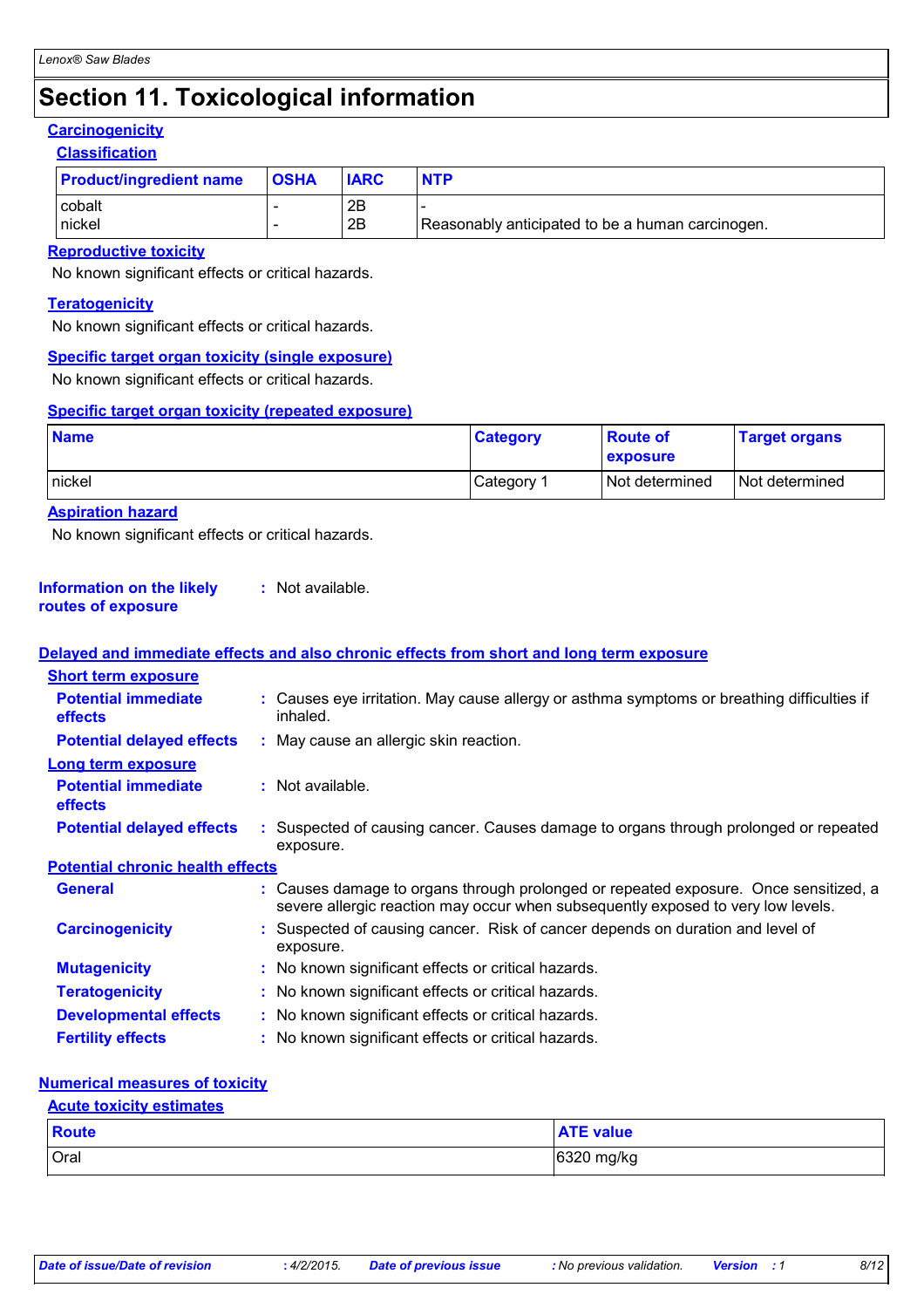## **Section 12. Ecological information**

**Toxicity**

| <b>Product/ingredient name</b> | <b>Result</b>                      | <b>Species</b>                                                                     | <b>Exposure</b> |
|--------------------------------|------------------------------------|------------------------------------------------------------------------------------|-----------------|
| cobalt                         | Acute LC50 4400 µg/l               | Daphnia - Daphnia magna                                                            | 48 hours        |
|                                | Acute LC50 3.4 mg/l Fresh water    | Fish - Pimephales promelas                                                         | 96 hours        |
| nickel                         | Acute EC50 2 ppm Marine water      | Algae - Macrocystis pyrifera -<br>Young                                            | 4 days          |
|                                | Acute EC50 450 µg/l Fresh water    | Aquatic plants - Lemna minor                                                       | 4 days          |
|                                | Acute EC50 1000 µg/l Marine water  | Daphnia - Daphnia magna                                                            | 48 hours        |
|                                | Acute IC50 0.31 mg/l Marine water  | Crustaceans - Americamysis<br>bahia - Juvenile (Fledgling,<br>Hatchling, Weanling) | 48 hours        |
|                                | Acute LC50 47.5 ng/L Fresh water   | Fish - Heteropneustes fossilis                                                     | 96 hours        |
|                                | Chronic NOEC 100 mg/l Marine water | Algae - Glenodinium halli                                                          | 72 hours        |
|                                | Chronic NOEC 3.5 µg/l Fresh water  | Fish - Cyprinus carpio                                                             | 4 weeks         |
| manganese                      | Acute EC50 31000 µg/l Fresh water  | Aquatic plants - Lemna minor                                                       | 4 days          |
|                                | Acute LC50 29000 µg/l              | Daphnia - Daphnia magna                                                            | 48 hours        |
|                                | Acute LC50 28 mg/l Fresh water     | Fish - Pimephales promelas                                                         | 96 hours        |

### **Persistence and degradability**

No known significant effects or critical hazards.

### **Bioaccumulative potential**

| <b>Product/ingredient name</b> | $\blacksquare$ Loq $\mathsf{P}_\mathsf{ow}$ | <b>BCF</b> | <b>Potential</b> |
|--------------------------------|---------------------------------------------|------------|------------------|
| cobalt                         |                                             | 15600      | high             |
| silicon                        | 57 to 77                                    |            | high             |

**Other adverse effects** : No known significant effects or critical hazards.

## **Section 13. Disposal considerations**

| <b>Disposal methods</b> | : The generation of waste should be avoided or minimized wherever possible. Disposal<br>of this product, solutions and any by-products should at all times comply with the<br>requirements of environmental protection and waste disposal legislation and any<br>regional local authority requirements. Dispose of surplus and non-recyclable products<br>via a licensed waste disposal contractor. Waste should not be disposed of untreated to<br>the sewer unless fully compliant with the requirements of all authorities with jurisdiction.<br>Waste packaging should be recycled. Incineration or landfill should only be considered<br>when recycling is not feasible. This material and its container must be disposed of in a<br>safe way. Care should be taken when handling emptied containers that have not been<br>cleaned or rinsed out. Empty containers or liners may retain some product residues.<br>Avoid dispersal of spilled material and runoff and contact with soil, waterways, drains |
|-------------------------|----------------------------------------------------------------------------------------------------------------------------------------------------------------------------------------------------------------------------------------------------------------------------------------------------------------------------------------------------------------------------------------------------------------------------------------------------------------------------------------------------------------------------------------------------------------------------------------------------------------------------------------------------------------------------------------------------------------------------------------------------------------------------------------------------------------------------------------------------------------------------------------------------------------------------------------------------------------------------------------------------------------|
|                         | and sewers.                                                                                                                                                                                                                                                                                                                                                                                                                                                                                                                                                                                                                                                                                                                                                                                                                                                                                                                                                                                                    |

## **Section 14. Transport information**

|                                   | <b>DOT</b><br><b>Classification</b>                                                           | <b>TDG</b><br><b>Classification</b>                                                                                                    | <b>Mexico</b><br><b>Classification</b>                                                                         | <b>IMDG</b>                                                                                                                            | <b>IATA</b>                                                                                                       |
|-----------------------------------|-----------------------------------------------------------------------------------------------|----------------------------------------------------------------------------------------------------------------------------------------|----------------------------------------------------------------------------------------------------------------|----------------------------------------------------------------------------------------------------------------------------------------|-------------------------------------------------------------------------------------------------------------------|
| <b>UN number</b>                  | <b>UN3077</b>                                                                                 | <b>UN3077</b>                                                                                                                          | <b>UN3077</b>                                                                                                  | <b>UN3077</b>                                                                                                                          | <b>UN3077</b>                                                                                                     |
| <b>UN proper</b><br>shipping name | ENVIRONMENTALLY<br><b>HAZARDOUS</b><br>SUBSTANCE,<br>SOLID, N.O.S.<br>(Nickel) RQ<br>(Nickel) | ENVIRONMENTALLY<br><b>HAZARDOUS</b><br>SUBSTANCE,<br>SOLID, N.O.S.<br>(Aluminium<br>powder<br>(stabilized), iron).<br>Marine pollutant | ENVIRONMENTALLY<br><b>HAZARDOUS</b><br>SUBSTANCE,<br>SOLID, N.O.S.<br>(iron, Aluminium<br>powder (stabilized)) | ENVIRONMENTALLY<br><b>HAZARDOUS</b><br>SUBSTANCE,<br>SOLID, N.O.S.<br>(iron, Aluminium<br>powder<br>(stabilized)).<br>Marine pollutant | ENVIRONMENTALLY<br><b>HAZARDOUS</b><br>SUBSTANCE,<br>SOLID, N.O.S.<br>(iron, Aluminium<br>powder<br>(stabilized)) |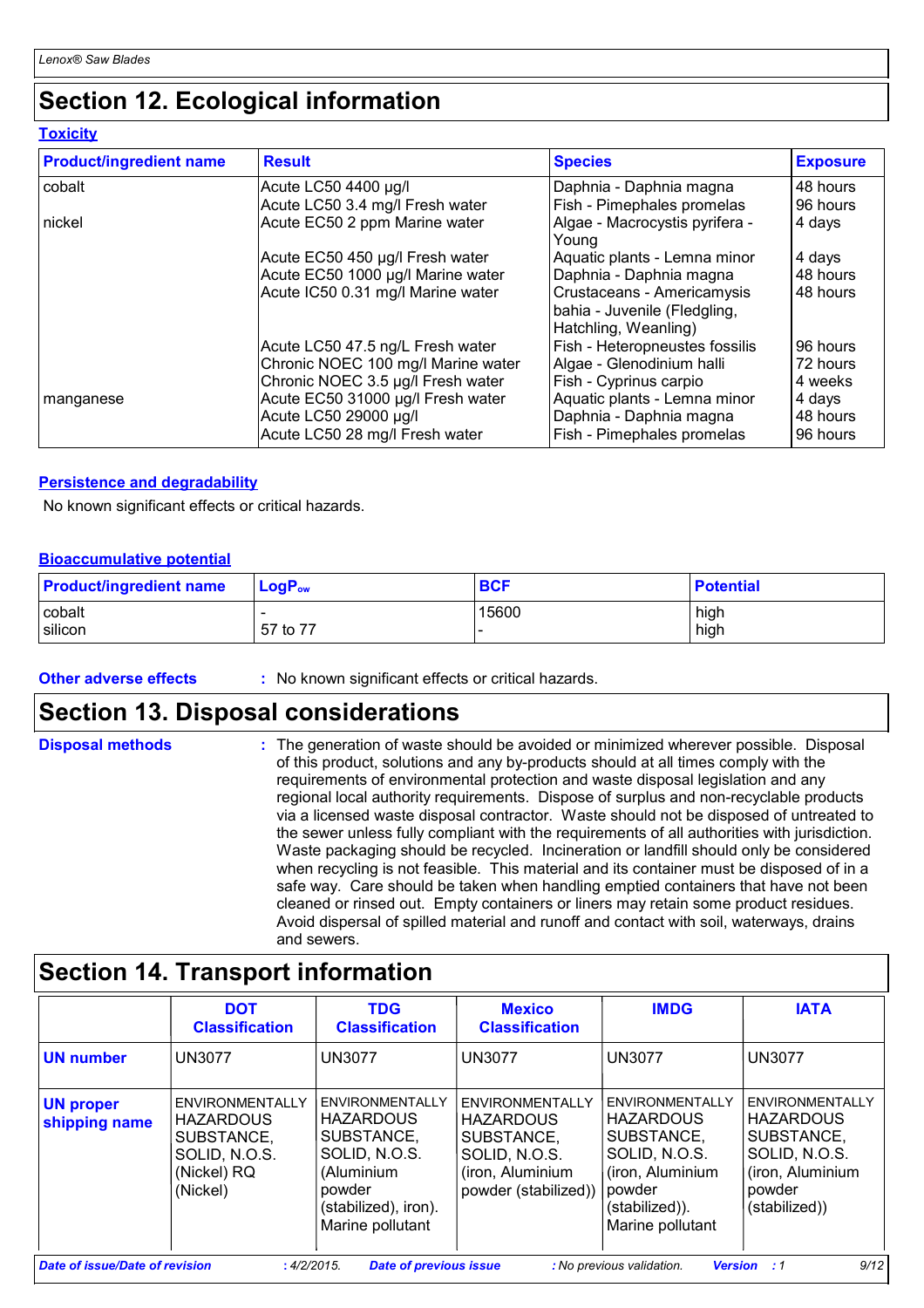## **Section 14. Transport information**

| <b>Transport</b><br>hazard class(es)<br><b>Packing group</b> | 9<br>AlN<br>$\mathop{\rm III}$                                                                                                                                                                                                                                                                                                                                                                                                                                                                                 | 9<br>$\bigstar$<br>$\mathbf{III}$                                                              | 9<br>Alh,<br>$\bigstar$<br>III                                                                                                | (iron, Aluminium<br>powder<br>(stabilized))<br>9<br>Alb<br>$\bigstar$<br>III                         | 9<br>$\ensuremath{\mathsf{III}}\xspace$                                                                                       |
|--------------------------------------------------------------|----------------------------------------------------------------------------------------------------------------------------------------------------------------------------------------------------------------------------------------------------------------------------------------------------------------------------------------------------------------------------------------------------------------------------------------------------------------------------------------------------------------|------------------------------------------------------------------------------------------------|-------------------------------------------------------------------------------------------------------------------------------|------------------------------------------------------------------------------------------------------|-------------------------------------------------------------------------------------------------------------------------------|
| <b>Environmental</b><br>hazards                              | Yes.                                                                                                                                                                                                                                                                                                                                                                                                                                                                                                           | Yes.                                                                                           | Yes.                                                                                                                          | Yes.                                                                                                 | Yes.                                                                                                                          |
| <b>Additional</b><br><b>information</b>                      | <b>Reportable</b><br>quantity<br>5050.5 lbs / 2292.9<br>kg<br>The classification<br>of the product is<br>due solely to the<br>presence of one or<br>more US DOT-<br>listed 'Hazardous<br>substances' that<br>are subject to<br>reportable quantity<br>requirements and<br>only applies to<br>shipments of<br>packages greater<br>than, or equal to,<br>the product<br>reportable quantity.<br>Package sizes less<br>than the product<br>reportable quantity<br>are not regulated<br>as hazardous<br>materials. | The product is not<br>regulated as a<br>dangerous good<br>when transported<br>by road or rail. | The<br>environmentally<br>hazardous<br>substance mark is<br>not required when<br>transported in<br>sizes of ≤5 L or ≤5<br>kg. | The marine<br>pollutant mark is<br>not required when<br>transported in<br>sizes of ≤5 L or ≤5<br>kg. | The<br>environmentally<br>hazardous<br>substance mark is<br>not required when<br>transported in<br>sizes of ≤5 L or ≤5<br>kg. |

**Special precautions for user** : Transport within user's premises: always transport in closed containers that are upright and secure. Ensure that persons transporting the product know what to do in the event of an accident or spillage.

## **Section 15. Regulatory information**

**U.S. Federal regulations : United States inventory (TSCA 8b)**: All components are listed or exempted. **SARA 311/312 Classification :** Immediate (acute) health hazard Delayed (chronic) health hazard

**Composition/information on ingredients**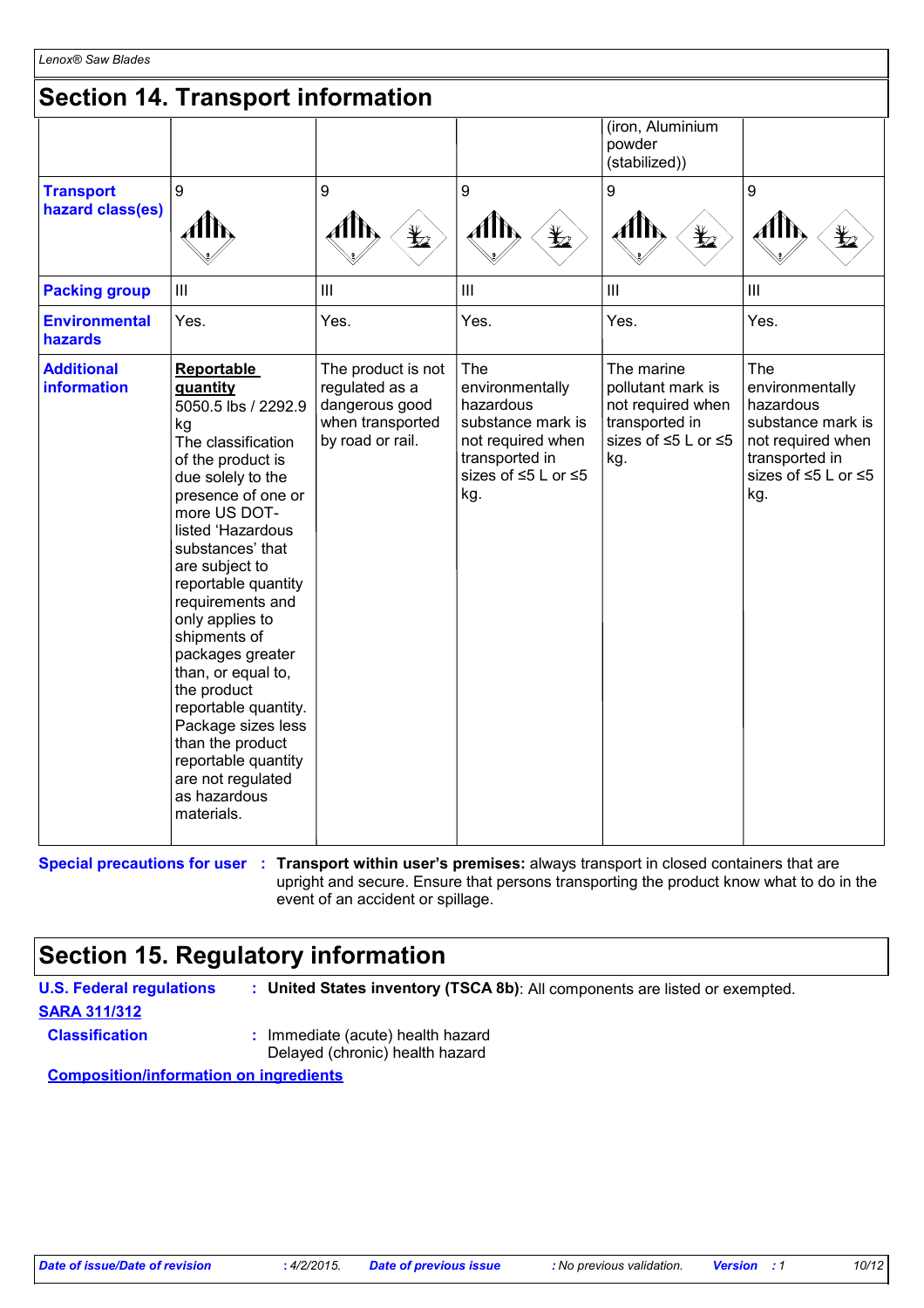## **Section 15. Regulatory information**

| <b>Name</b> | $\frac{9}{6}$ | <b>Fire</b><br>hazard | <b>Sudden</b><br><b>release of</b><br><b>pressure</b> | <b>Reactive</b> | Immediate<br>(acute)<br>health<br>hazard | <b>Delayed</b><br>(chronic)<br>health<br>hazard |
|-------------|---------------|-----------------------|-------------------------------------------------------|-----------------|------------------------------------------|-------------------------------------------------|
| cobalt      | $10 - 20$     | No.                   | No.                                                   | No.             | Yes.                                     | Yes.                                            |
| tungsten    | $5 - 10$      | INo.                  | No.                                                   | No.             | Yes.                                     | No.                                             |
| silicon     | $0.1 - 2$     | No.                   | No.                                                   | No.             | Yes.                                     | No.                                             |
| nickel      | $0.1 - 2$     | INo.                  | No.                                                   | No.             | Yes.                                     | Yes.                                            |
| manganese   | $0.1 - 2$     | INo.                  | No.                                                   | No.             | Yes.                                     | No.                                             |

### **SARA 313**

|                                           | <b>Product name</b>                                                                    | <b>CAS number</b>                                                          | $\frac{9}{6}$                                                          |
|-------------------------------------------|----------------------------------------------------------------------------------------|----------------------------------------------------------------------------|------------------------------------------------------------------------|
| <b>Form R - Reporting</b><br>requirements | Aluminium powder (stabilized)<br>cobalt<br>chromium<br>vanadium<br>manganese<br>Nickel | 7429-90-5<br>7440-48-4<br>7440-47-3<br>7440-62-2<br>7439-96-5<br>7440-02-0 | $20 - 40$<br>$10 - 20$<br>$2 - 5$<br>$2 - 5$<br>$0.1 - 2$<br>$0.1 - 2$ |
| <b>Supplier notification</b>              | Aluminium powder (stabilized)<br>cobalt<br>chromium<br>vanadium<br>manganese<br>Nickel | 7429-90-5<br>7440-48-4<br>7440-47-3<br>7440-62-2<br>7439-96-5<br>7440-02-0 | $20 - 40$<br>$10 - 20$<br>$2 - 5$<br>$2 - 5$<br>$0.1 - 2$<br>$0.1 - 2$ |

SARA 313 notifications must not be detached from the SDS and any copying and redistribution of the SDS shall include copying and redistribution of the notice attached to copies of the SDS subsequently redistributed.

### **California Prop. 65**

**WARNING:** This product contains a chemical known to the State of California to cause cancer.

| <b>Ingredient name</b> | <b>Cancer</b> | <b>Reproductive</b> | No significant risk<br><b>level</b> | <b>Maximum</b><br>acceptable dosage<br><b>level</b> |
|------------------------|---------------|---------------------|-------------------------------------|-----------------------------------------------------|
| cobalt                 | Yes.          | INo.                | No.                                 | No.                                                 |
| Nickel                 | Yes.          | IN <sub>O</sub> .   | No.                                 | No.                                                 |

### **Canada**

| <b>WHMIS (Canada)</b>        | : Class D-2A: Material causing other toxic effects (Very toxic).<br>Class D-2B: Material causing other toxic effects (Toxic).                                                                                                |
|------------------------------|------------------------------------------------------------------------------------------------------------------------------------------------------------------------------------------------------------------------------|
| <b>Canadian lists</b>        |                                                                                                                                                                                                                              |
| <b>Canadian NPRI</b>         | : The following components are listed: Aluminum (fume or dust only); Cobalt (and its<br>compounds); Chromium (and its compounds); Vanadium (and its compounds);<br>Manganese (and its compounds); Nickel (and its compounds) |
| <b>CEPA Toxic substances</b> | : None of the components are listed.                                                                                                                                                                                         |
| <b>Canada inventory</b>      | : All components are listed or exempted.                                                                                                                                                                                     |

## **Section 16. Other information**

| <b>History</b>                    |                           |
|-----------------------------------|---------------------------|
| Date of issue/Date of<br>revision | : 4/2/2015.               |
| Date of previous issue            | : No previous validation. |
| <b>Version</b>                    | : 1                       |
| <b>Prepared by</b>                | : Product Safety.         |